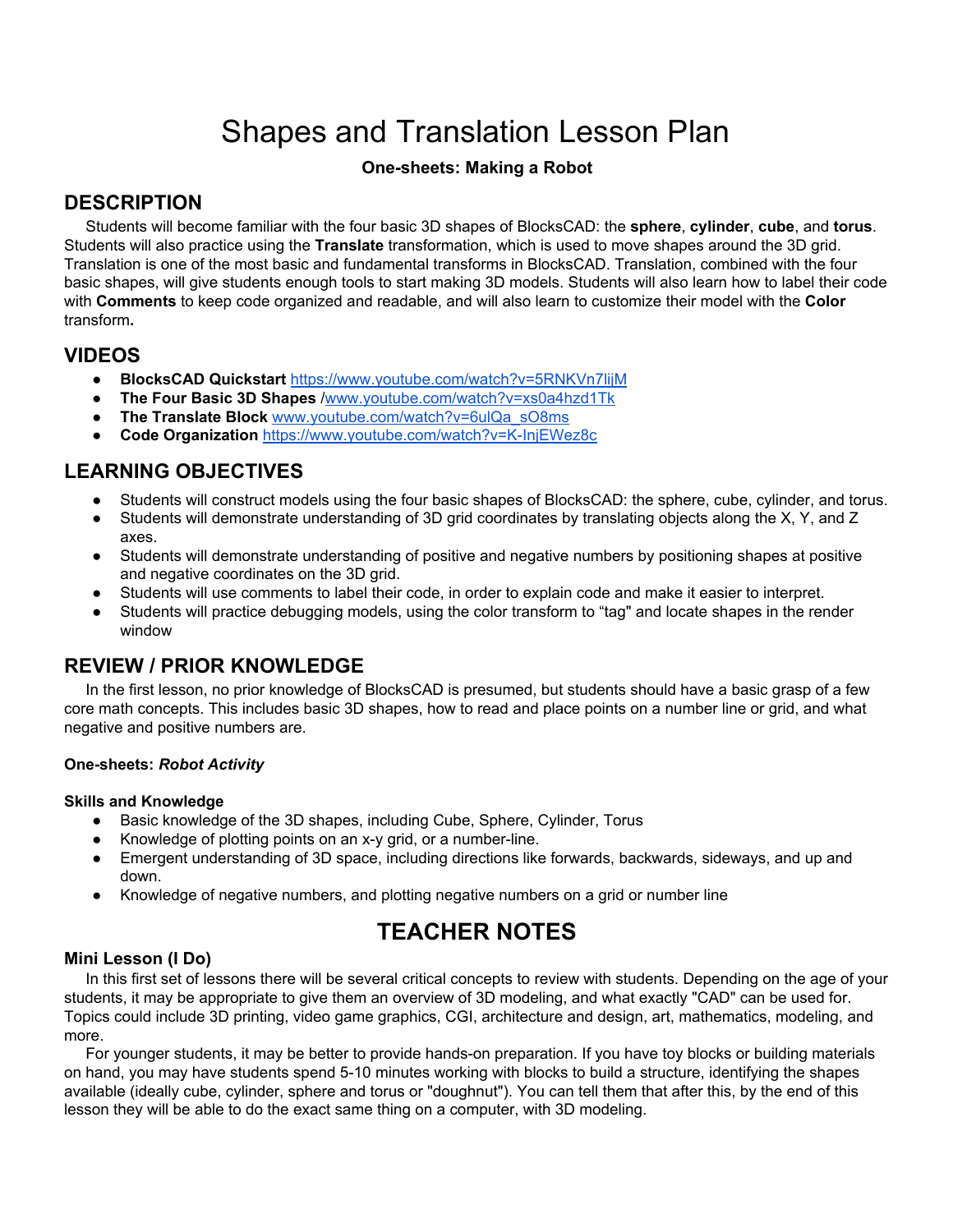### **Guided Practice (We Do)**

At first, students will need ample time to become comfortable navigating the BlocksCAD application. Have students follow along with you as you demonstrate the following actions in BlocksCAD. It will likely take several class periods to finish the Shapes + Translation onesheets, especially for younger students, and so it may be appropriate to review the actions below with each lesson, in order to ensure students grasp the basics.

### **Cube, Sphere, Cylinder, Torus (Basic 3D Shapes)**

- Show students where to find the shapes (Cube, Sphere, Cylinder, and Torus) in the BlocksCAD editor, in 3D Shapes category on the left side. Demonstrate dragging these blocks into the code Workspace.
- Demonstrate one shape at a time. First render the default shape, and then make changes to values of each shape and render again, to show how the changed values affect the shape.
- Demonstrate how to render and re-render shapes. Emphasize that students should always re-render to see their newest code in action.
- Demonstrate how changing the numbers which define different shapes will change the final shape (after "render" is selected).
- You may also want to demonstrate what happens when a very large shape is rendered. In some cases, the shape may not appear because the camera is located inside of the shape. It is necessary to zoom out using the scroll wheel on the mouse, or using the "-" button in the render window.

### **Translate (Transform)**

- Show students where to find the Translate block, in the "Transforms" category on the left side. Show students how to insert shape blocks into it by dragging towards the mouth until the green caret icon appears.
- Demonstrate how entering numbers in the translate block (including negative numbers) and clicking "render" will move shapes around the 3D grid. For beginners to 3D coordinates, demonstrate by only moving shapes along one axis at a time before demonstrating that you can translate along multiple axes with one block.
- $\bullet$  Show students where the labels for the 3 axes can be found. X, Y, and Z labels are on the positive end of each axis.
- Another way to identify negative and positive directions on the axis is that the negative direction is a dashed line - which students may remember as looking like many "minus" signs in a line.
- For students comfortable with units and measurement, you may explain that the smallest grid interval is one millimeter, and the darker lines are at 10mm intervals.

### **Using BlocksCAD: Labeling, Color, Undo/Redo, Organization**

- Show students how to make comments on their code, so they can begin organizing and labeling the different parts of their model. Either right-click a block and select "Add comment" then click the "?" icon on the block; or simply double-click a block. Comments can be hidden by clicking the "?" icon again to toggle.
- Show students how to use the **Color** transform block, which can be used to change the color of individual shapes. Students can also change the color of multiple shapes by clicking the "+" icon, which adds extra bays to the block.
- Show students the "undo" and "redo" buttons at the top of the page. It is common to accidentally delete code or change values, and so knowing how to undo is important.. The keyboard shortcut "ctrl" + "z" can also undo.
- To delete blocks, either drag the block into the left-side menu area (a red "x" will appear on the mouse icon), or select a piece of code and hit the "backspace" or "delete" key. If students accidentally delete something, they can alway undo it (see above).

### **Independent Practice (You Do)**

Give students one of the onesheets for the Shapes and Translation set (Robot) and allow them to complete their own version of the project. Emphasize that students do not need to make their models exactly like the photo, and that you will not give them any number values for their shapes. Act as a mobile facilitator to answer students questions about how to change the dimensions of basic shapes, use the Translate block, and use Comments and Color blocks on their code. Students who finish early should try the addition models in the *Now Try This!* section, or can work on an additional One-sheet, or their own creations.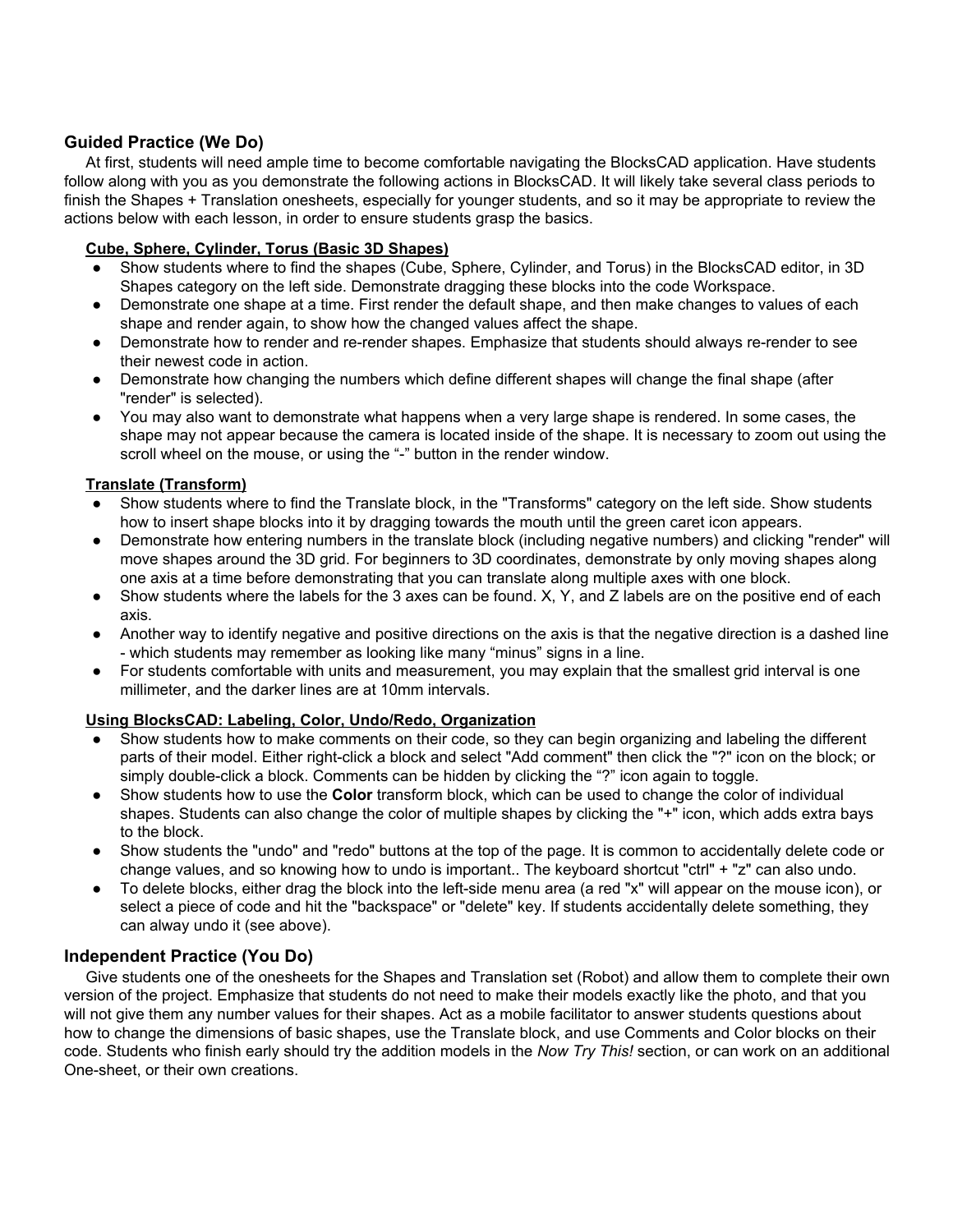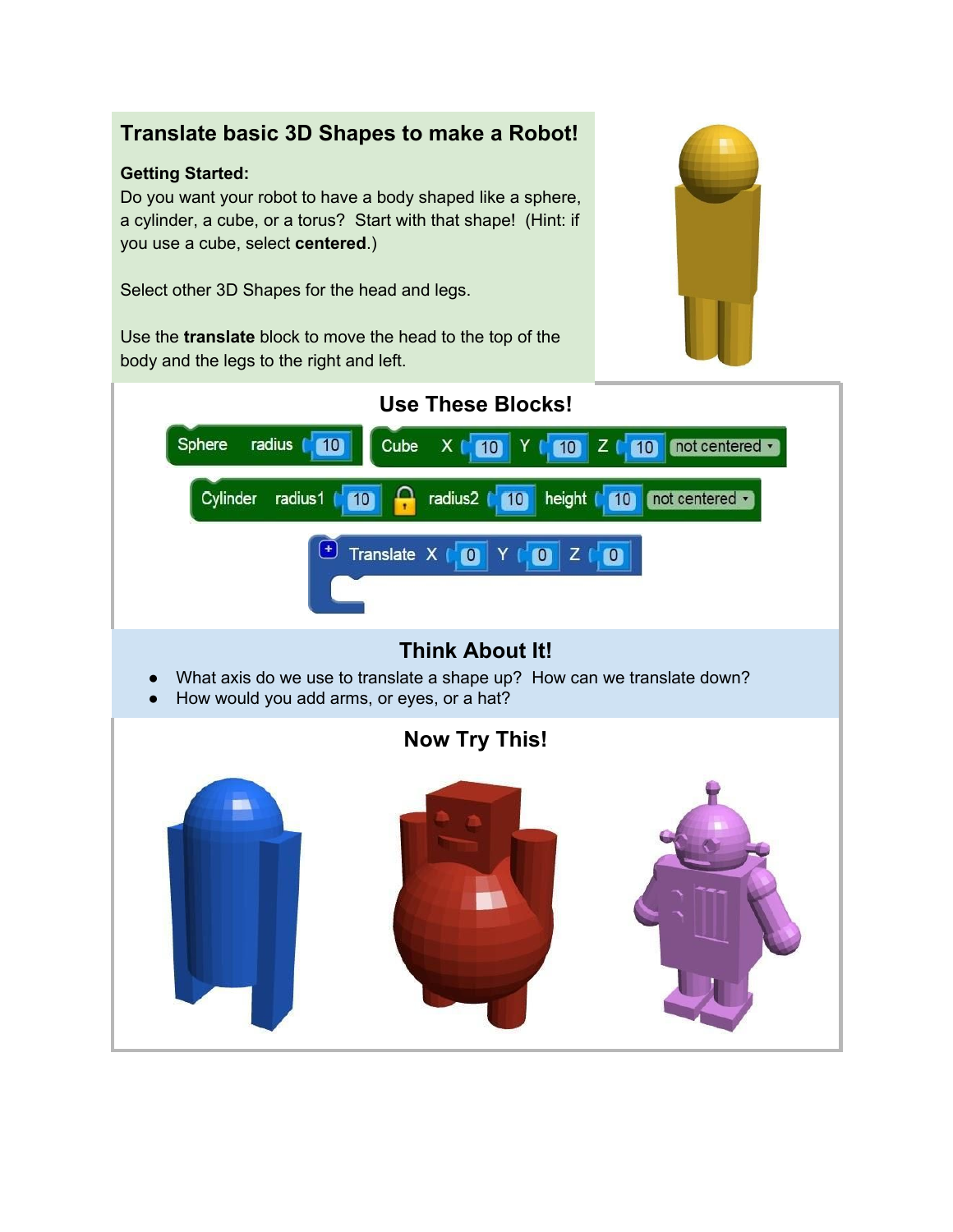